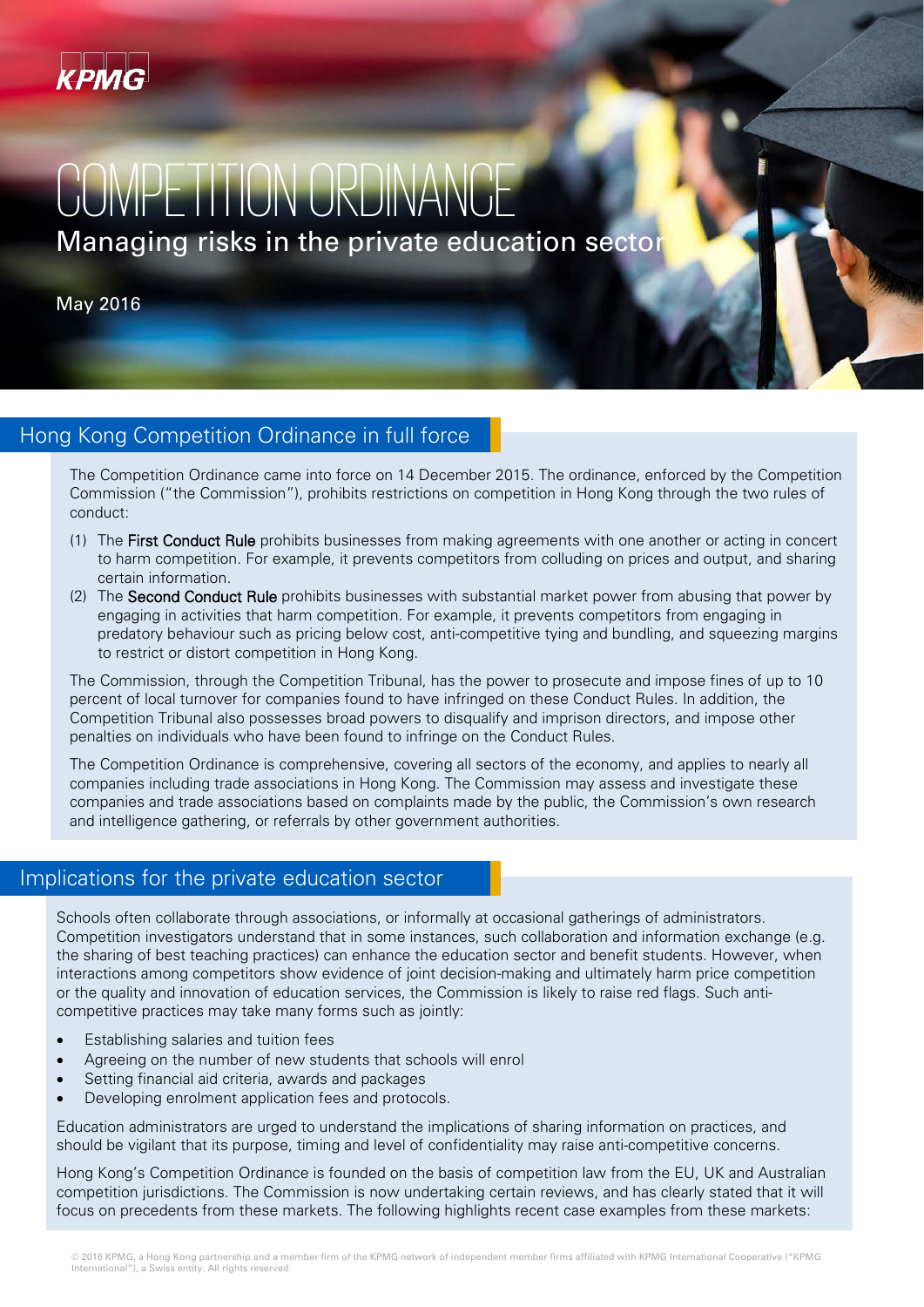| <b>Competition cases in the private education sector</b>     |                                                                                                                                                                                                                                                                                                                                                                                                                                                                                                           |  |
|--------------------------------------------------------------|-----------------------------------------------------------------------------------------------------------------------------------------------------------------------------------------------------------------------------------------------------------------------------------------------------------------------------------------------------------------------------------------------------------------------------------------------------------------------------------------------------------|--|
| Fee-fixing cartel                                            | The UK Office of Fair Trading alleged that 50 independent boarding schools in the UK                                                                                                                                                                                                                                                                                                                                                                                                                      |  |
| of British high                                              | were anti-competitive as they engaged in the "regular and systematic" exchange of                                                                                                                                                                                                                                                                                                                                                                                                                         |  |
| schools                                                      | confidential information during their future fee setting processes.                                                                                                                                                                                                                                                                                                                                                                                                                                       |  |
| Price-fixing                                                 | The Austrian Cartel Court identified five driving schools who set identical prices for the                                                                                                                                                                                                                                                                                                                                                                                                                |  |
| cartel by driving                                            | most popular driving courses. Those driving schools acted as a cartel and breached the                                                                                                                                                                                                                                                                                                                                                                                                                    |  |
| schools                                                      | Austrian Cartel Act.                                                                                                                                                                                                                                                                                                                                                                                                                                                                                      |  |
| Cartel complaint<br>against tertiary<br>admission<br>centres | The Australian National University (ANU) recently lodged a complaint with the Australian<br>Competition and Consumer Commission (ACCC), alleging anti-competitive behaviour<br>within the state-based university admissions centre, which had rejected its application for<br>membership in three states - Western Australia, South Australia and Queensland. ANU<br>alleges this has made it difficult for students to access information about ANU and apply<br>to the university. The case is ongoing. |  |

# KPMG China's Competition Services

KPMG China uses principle economic and econometric techniques which are widely accepted by competition regulators to evaluate cases of monopolisation, abuse of market power, market manipulation and price-fixing. We support our clients by analysing a range of economic issues, from market definition and entry conditions, to single and coordinated firm conduct, all of which are grounded in modern industrial organisation theory and industry expertise.

Our multidisciplinary team comprises economists, statisticians and regulatory specialists who have held key positions within competition commissions and regulatory bodies. We have achieved favourable outcomes for some of the most high-profile competition cases. Clients value our objectivity and rigorous analyses. We understand the stakes involved in competition matters and aim to provide unbiased, clear and robust findings.

| <b>Business compliance assessment</b>                                                                                                                                                                                                                                                                                                                     |                                                                                                                                                                                                                                                                                                                                                                    |  |  |
|-----------------------------------------------------------------------------------------------------------------------------------------------------------------------------------------------------------------------------------------------------------------------------------------------------------------------------------------------------------|--------------------------------------------------------------------------------------------------------------------------------------------------------------------------------------------------------------------------------------------------------------------------------------------------------------------------------------------------------------------|--|--|
| <i><u><b>Issue</b></u></i>                                                                                                                                                                                                                                                                                                                                | <b>KPMG</b> services                                                                                                                                                                                                                                                                                                                                               |  |  |
| We understand the Competition Ordinance and<br>the implications it has on your business practices.<br>Our team will assist you in complying with the<br>Ordinance and help mitigate the risks of enquiries<br>and challenges by the Commission.                                                                                                           | Assess the business impact of competition law for<br>your company<br>Review business operating practices and contracts,<br>and identify any risks that may initiate a competition<br>challenge<br>Recommend solutions to mitigate the risk of<br>enquiries and/or challenges                                                                                       |  |  |
| <b>Investigation and enquiry response</b>                                                                                                                                                                                                                                                                                                                 |                                                                                                                                                                                                                                                                                                                                                                    |  |  |
| <i><u><b>Issue</b></u></i>                                                                                                                                                                                                                                                                                                                                | <b>KPMG</b> services                                                                                                                                                                                                                                                                                                                                               |  |  |
| If the Commission launches an enquiry and/or<br>challenge on your business, we apply<br>economically robust techniques that are<br>understood and accepted by the investigators. We<br>will analyse the competitive environment and<br>support you in crafting a defence strategy that is<br>clear, unbiased and aims to achieve a favourable<br>outcome. | Conduct a formal economic assessment of:<br>Market size and participants<br>Market power and concentration<br>$\overline{\phantom{a}}$<br>Benchmark prices and small but significant<br>and non-transitory increases in price (SSNIP)<br>size<br>Capacity and output<br>$\overline{\phantom{a}}$<br>Demand substitution factors<br>Historical and analogous events |  |  |